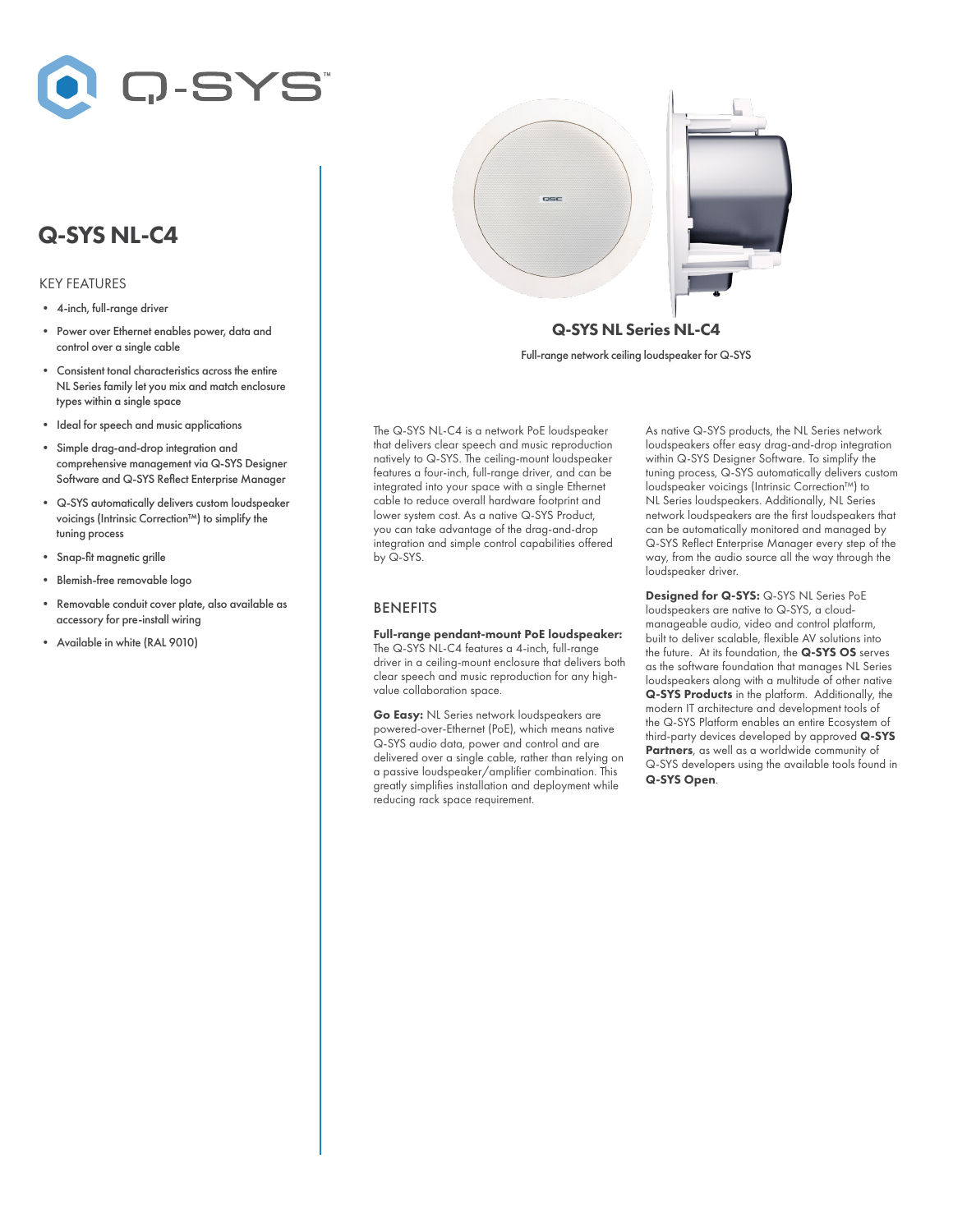# Q-SYS NL-C4

### System Detail

| Full range transducer                  | 4-in paper cone woofer, ferrite magnet                       |
|----------------------------------------|--------------------------------------------------------------|
| Effective frequency range              | 100 Hz - 20 kHz                                              |
| Rated noise power / voltage (W rms)    | 12 W (PoE)<br>24 W (PoE+)                                    |
| Sensitivity                            | 90 dB@ 1 W, 1 m                                              |
| Rated coverage (-6 dB)                 | $120^\circ$                                                  |
| Directivity factor                     | 3.8                                                          |
| Directivity index                      | 5.8 dB                                                       |
| Maximum continuous SPL                 | 94 dB (PoE)<br>97 dB (PoE+)                                  |
| Maximum peak SPL                       | 108 dB (PoE)<br>111 dB (PoE+)                                |
| Input connector type                   | RJ45, Q-LAN,                                                 |
| Enclosure material                     | ABS baffle on powder-coated steel back can                   |
| Grille material                        | Powder coated steel                                          |
| Cutout dimension                       | 7.1 in (179 mm) hole diameter                                |
| Net Weight                             | 3.5 lbs (1.6 kg)                                             |
| Product dimensions (diameter x height) | $8.46 \times 4.13$ in (215 $\times$ 105 mm)                  |
| Shipping weight                        | 8.8 lbs (4.0 kg)                                             |
| Shipping dimensions (H x W x D)        | 8.03 x 11.61 x 14.27 in (204 x 295 x 369 mm)                 |
| Operating environment                  | Designed for indoor use                                      |
| Operating temperature range            | 10° to 40° C (50° to 104° F)                                 |
| Included accessories                   | C-ring and tile rails, rail screws, cut-out template, grille |
| Safety agency                          | UL/IEC 62368-1                                               |
| Plenum rating                          | <b>UL 2043</b>                                               |
| Power requirements                     | PoE (Type 1 Class 4) or PoE+ (Type 2 Class 4)                |